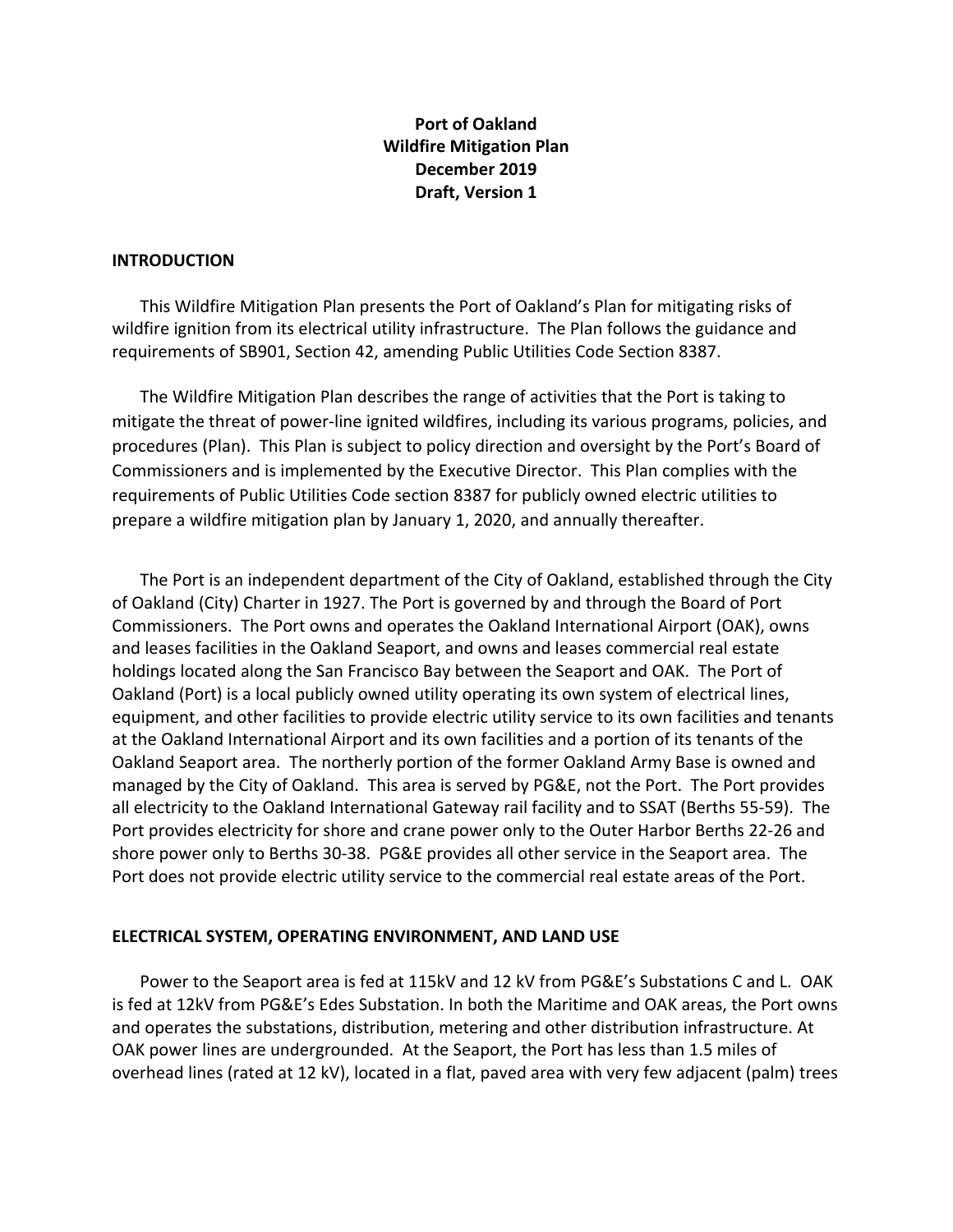that are maintained to provide the required clearances. All other areas of the Seaport have underground lines.

The City of Oakland Fire Department (OFD) is responsible for assisting the Port with containing and fighting fires in all areas of the Port. The Port contracts for dedicated response at the Airport and maintains Aircraft Rescue and Fire Fighting facilities on the airfield of the Airport. The Port has designated three Emergency Operations Centers (EOC), two located at OAK and one located at the Port's Administrative offices located at 530 Water Street. Depending on the nature of the emergency one or more EOCs may be activated that will work cooperatively with the City's EOC to handle a variety of emergencies including wildfires.

Port areas at both the Airport and the Seaport are primarily paved areas with limited vegetation and structures. The nature of the transportation infrastructure the Port provides for aviation and maritime use requires large flat paved surfaces. Vegetation is mostly limited to isolated plants or bushes between paved areas or in wetlands. The Maritime area is virtually all paved or graded with the exception of two maintained parks. Non-paved areas at OAK consist primarily of several hundred acres or wetlands, waters of United States, and graded areas consistent with Federal Aviation Administration safety requirements. Adjacent land uses are dominated primarily by San Francisco Bay and urban developed communities of West and East Oakland, San Leandro, and Alameda. Significant trees are specifically prohibited and managed in the vicinity of OAK due to FAA requirements of safety of air traffic procedures.

The design of the Airport and Seaport utility infrastructure, extensive paved areas, lack of vegetation and wetlands/ponds, and maintenance regimes serve as significant mitigations against the possibility of wildfires resulting from the Port electric utility infrastructure.

#### **WILDFIRE MITIGATION PLAN ELEMENTS**

#### **Responsibilities** *(CPUC 8387, b2A)*

Roles and responsibilities for development, maintenance, and implementation of the wildfire mitigation Plan:

- Board of Commissioners Review and approve the Plan
- Executive Director Direct Port resources to ensuring the Plan is implemented, evaluated, and maintained
- Directors of Maritime and Aviation Responsible for communications to the Port's tenants within the Maritime Operations Area and OAK respectively
- Harbor and Airport Facilities Managers Responsible for vegetation management, and maintenance of utility infrastructure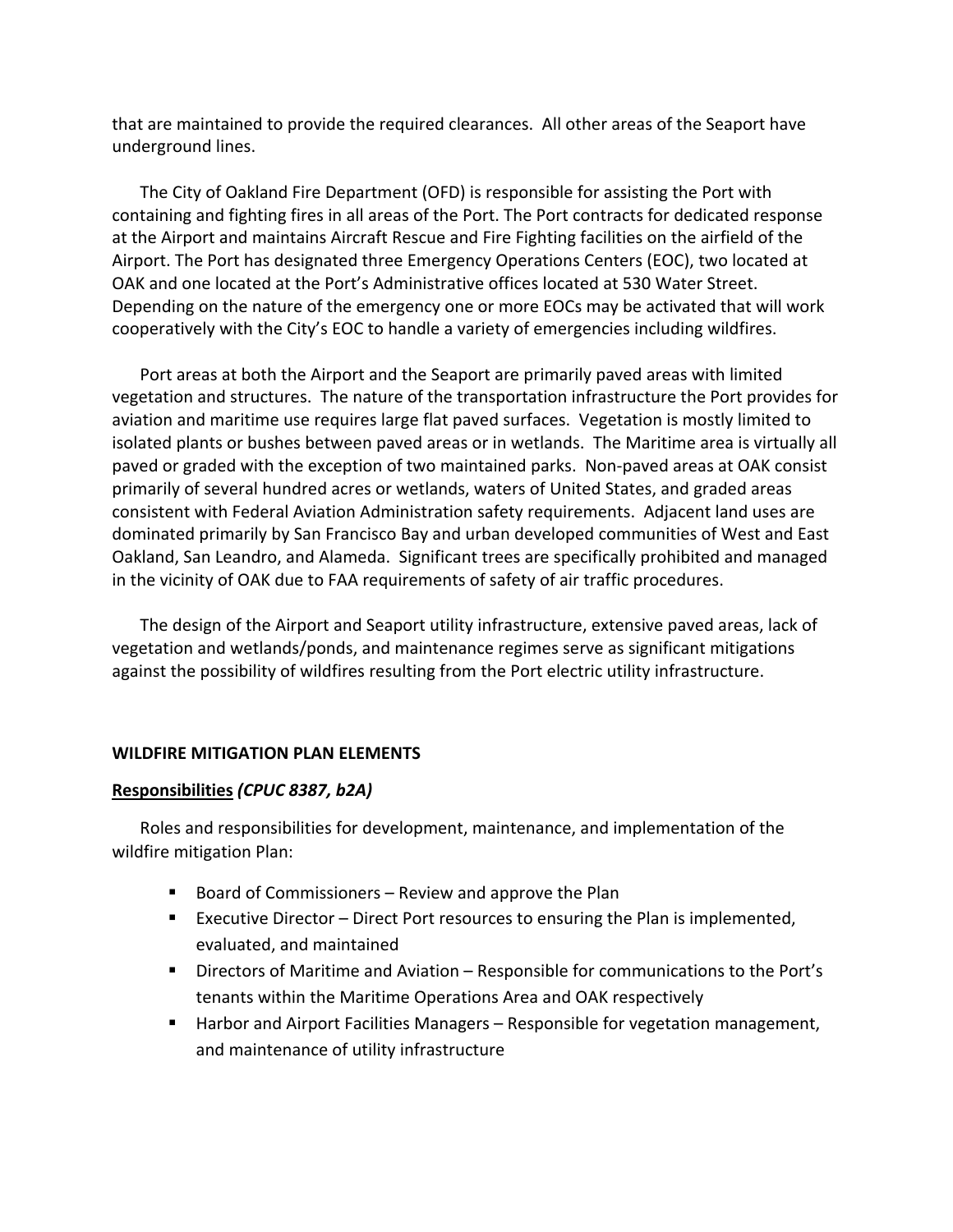■ Manager of Utilities Administration – Responsible for the development and maintenance of the Plan, collection of relevant data necessary for the implementation of this Plan, tracking metrics to determine the Plan's effectiveness

#### **Objectives of the Plan** *(CPUC 8387, b2B)*

The objectives of this Wildfire Mitigation Plan are to:

- 1. Minimize the probability that Port of Oakland Transmission and Distribution system may be the origin or contributing source for the ignition of a wildfire
- 2. Implement a Wildfire Mitigation Plan that reflects that safety, prevention, mitigation, and recovery are central to the goals of the Port of Oakland
- 3. Ensure the Port of Oakland maintains a Wildfire Mitigation Plan that is consistent with State law and objectives

## **Geographic Area** *(CPUC 8387, b2K)*

As can be seen from Figure 1, the Port utility infrastructure is not located within the areas of the City designated by OFD as high fire severity zones. Staff consulted with OFD's Vegetation Management Unit, and OFD concurs that the Port's overhead electrical lines and equipment are not in an area with a significant risk of catastrophic wildfire.

Historically, there has not been a wildfire in the Port area. The OFD map (Figure 1) shows that the Port is approximately five miles or greater from the nearest OFD-designated high fire severity area, and the CPUC Fire-Threat map (Figure 2) shows the Port utility infrastructure is also approximately five miles or greater from any area with an elevated risk and further from any area with an extreme risk for utility-associated wildfire.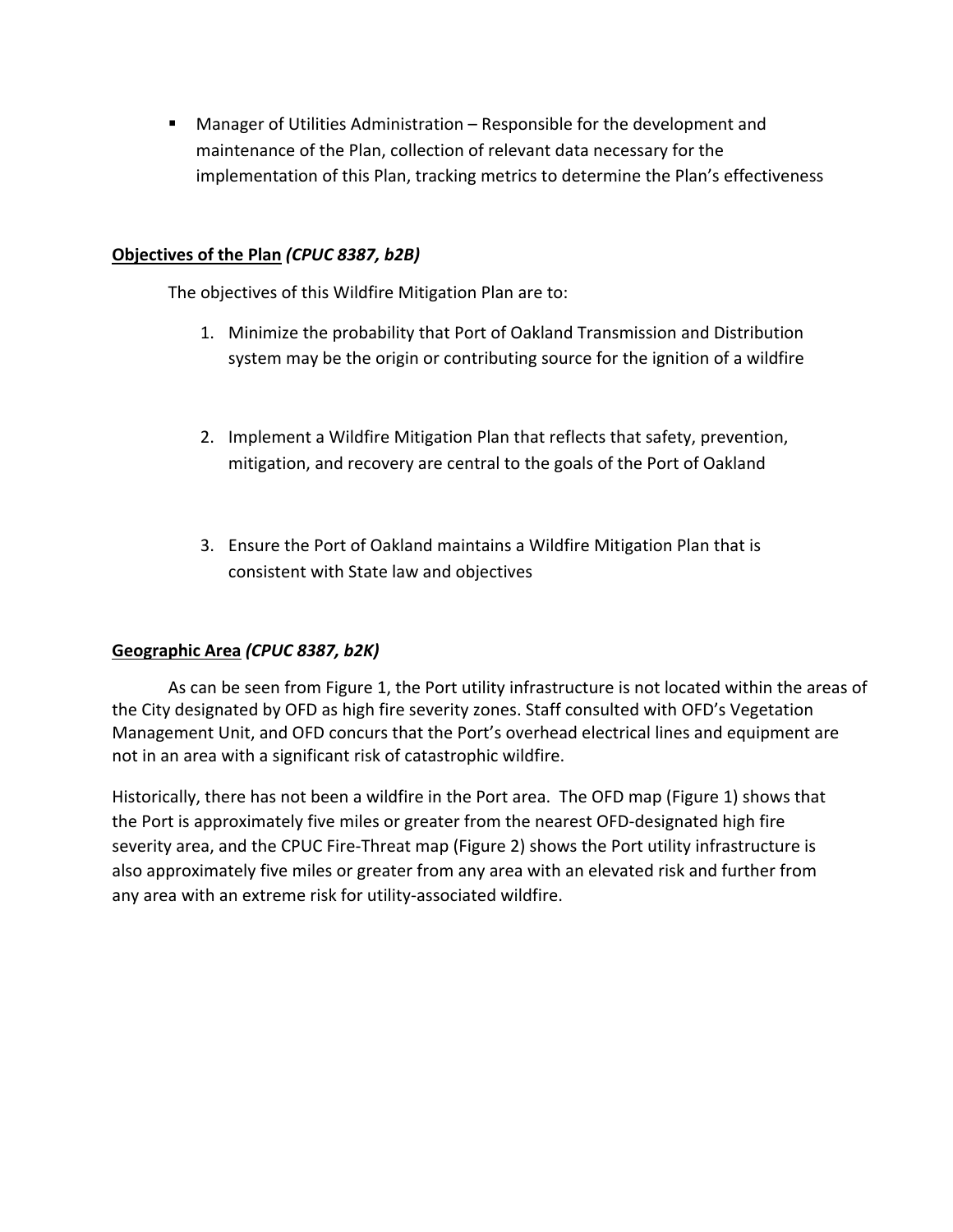# **High Fire Severity Zone Map**



Powered by Socrata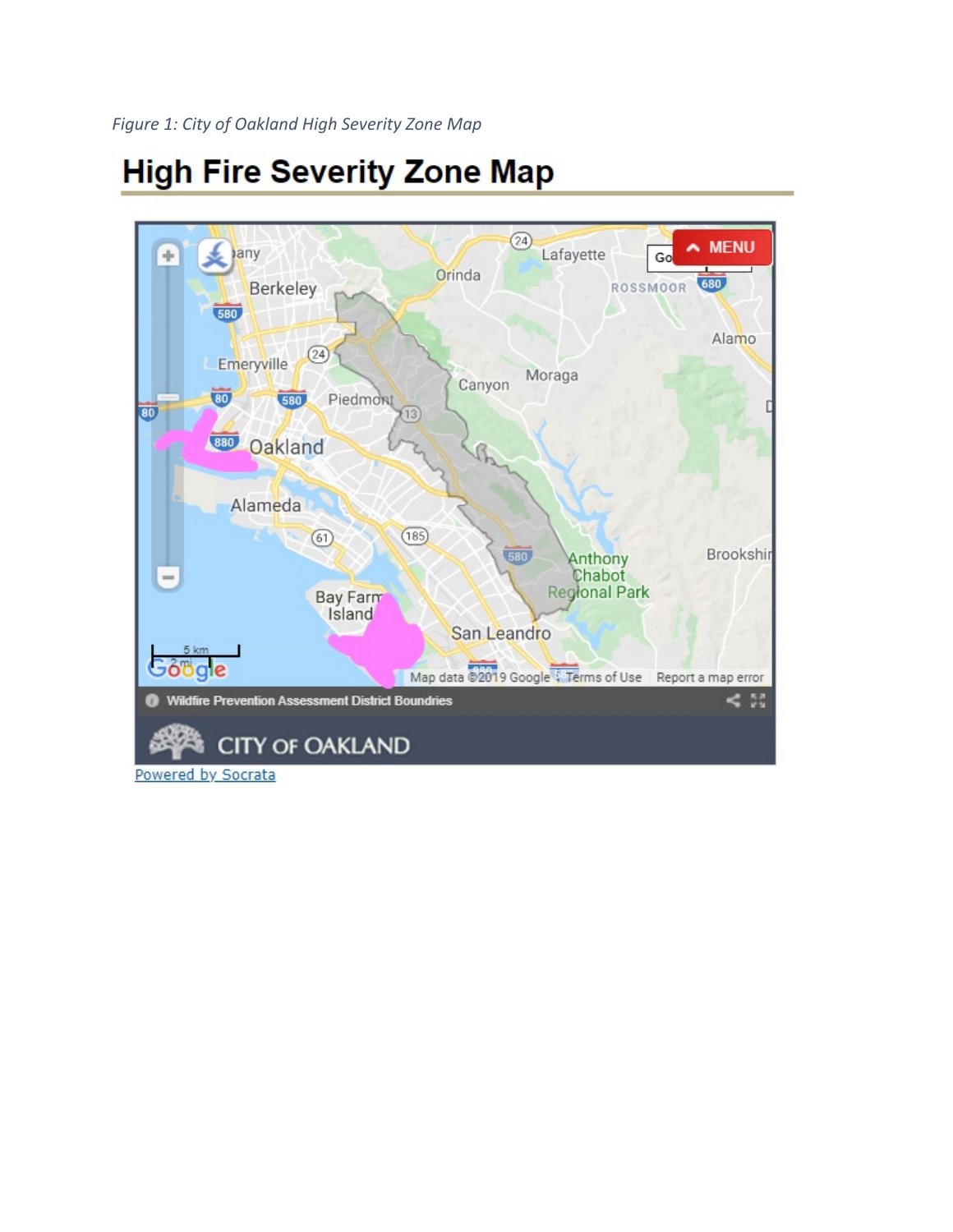*Figure 2: CPUC Fire Threat Map*



# **Risks and Risk Drivers** *(CPUC 8387, b2J i and ii)*

Design and construction of electrical infrastructure at the Port of Oakland comply with the requirements of: the Institute of Electrical and Electronics Engineers IEEE C2, *National Electrical Safety Code*; National Electrical Contractors Association (NECA) 1, *Standard Practice of Good Workmanship in Electrical Construction*; National Fire Protection (NFPA) NFPA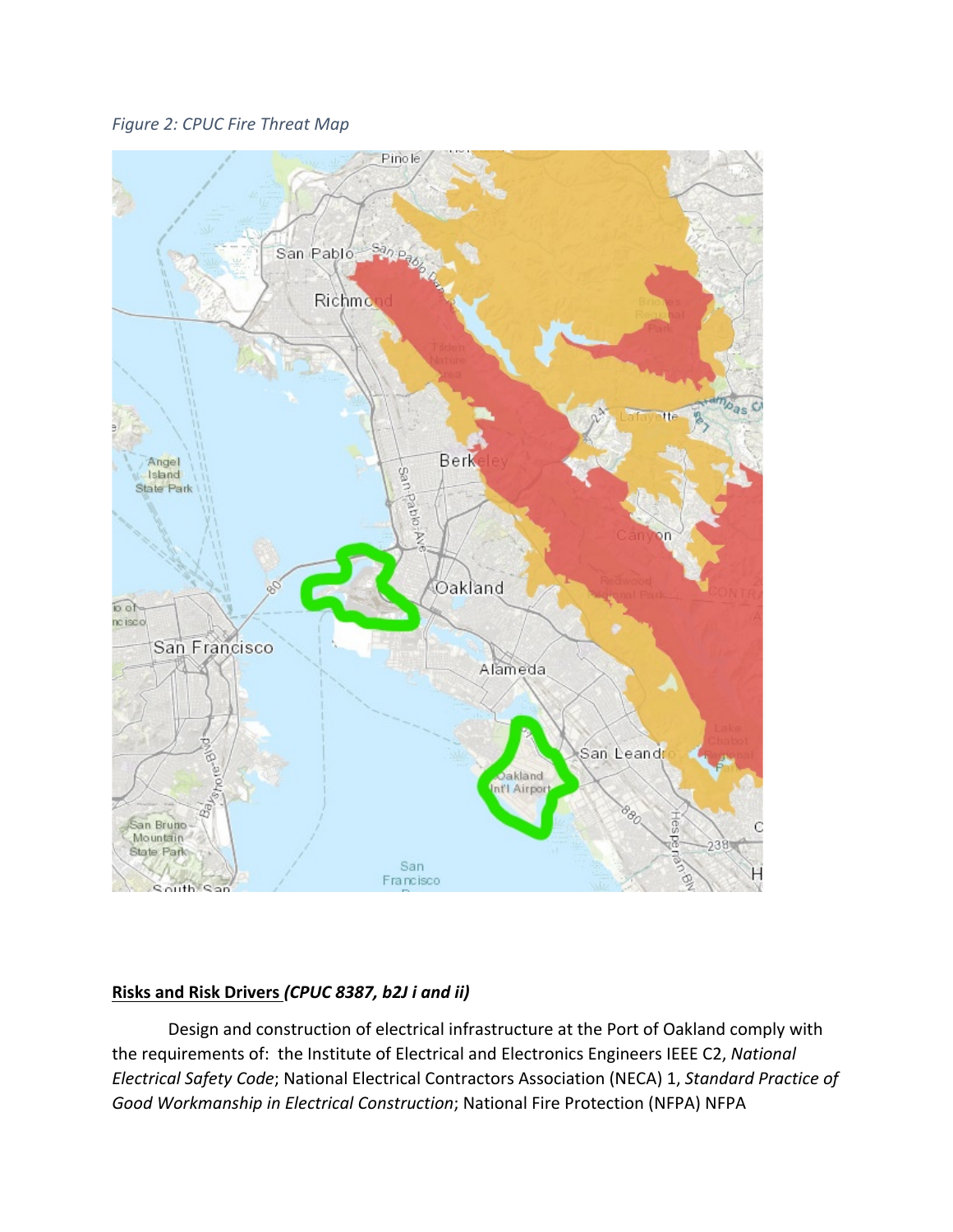70, *National Electrical Code*; National Fire Protection (NFPA) NFPA 70E, *Standard for Electrical Safety in the Workplace*; Underwriters Laboratories (UL), *Labels*; National Electrical Manufacturers Association (NEMA), *Standards as Applicable*; International Electrical Testing Association (NETA), NETA STD ATS, *Acceptance Testing Specifications for Electrical Power Distribution Equipment and Systems*; and the California Electric Code (CEC) as adopted by the City of Oakland. The Port also complies with the standards defined in General Order 95.

The Port territory is located along the San Francisco Bay and consists of mostly paved areas and limited vegetation. Therefore, the typical risk drivers of wildfires do not exist in the Port Utility areas. Typical risk drivers and their characterization in the Port Utility areas include the following:

- Extended drought low risk due to limited vegetation isolated by paved and graded areas and open water/wetlands
- Vegetation type low risk due to isolated areas of vegetation, irrigated landscaping, and limited isolated trees and brush
- Vegetation Density low risk due to very low density and maintenance requirements for safe operations where vegetation exists
- Terrain low risk as virtually all areas are flat and primarily paved or graded to serve their intended transportation purpose
- Communities at Risk low risk as residential communities are separated from the Port area by highways, railyards and/or industrial areas
- Fire History low risk as there is no known history of wildfires occurring in the Port area
- Overhead power lines low risk as all of the Airport area does not have overhead lines and the majority of the Seaport area does not have overhead lines.
- Changing Weather Patterns (Climate Change)
- Weather
- High winds

# **Preventative Strategies and Programs in Place or to be Adopted** *(CPUC Section 8387, 2C)*

The Port's preventative Strategies and Programs include several elements fundamental to the nature of its transportation operation infrastructure in addition to strategies and programs related to design, construction, operations, and maintenance of the electrical system and training of staff. These elements include:

■ Minimizing landscaped and vegetated areas on its property, typically limited to irrigated landscaping or environmentally sensitive habitats such as wetlands not in the vicinity of utility infrastructure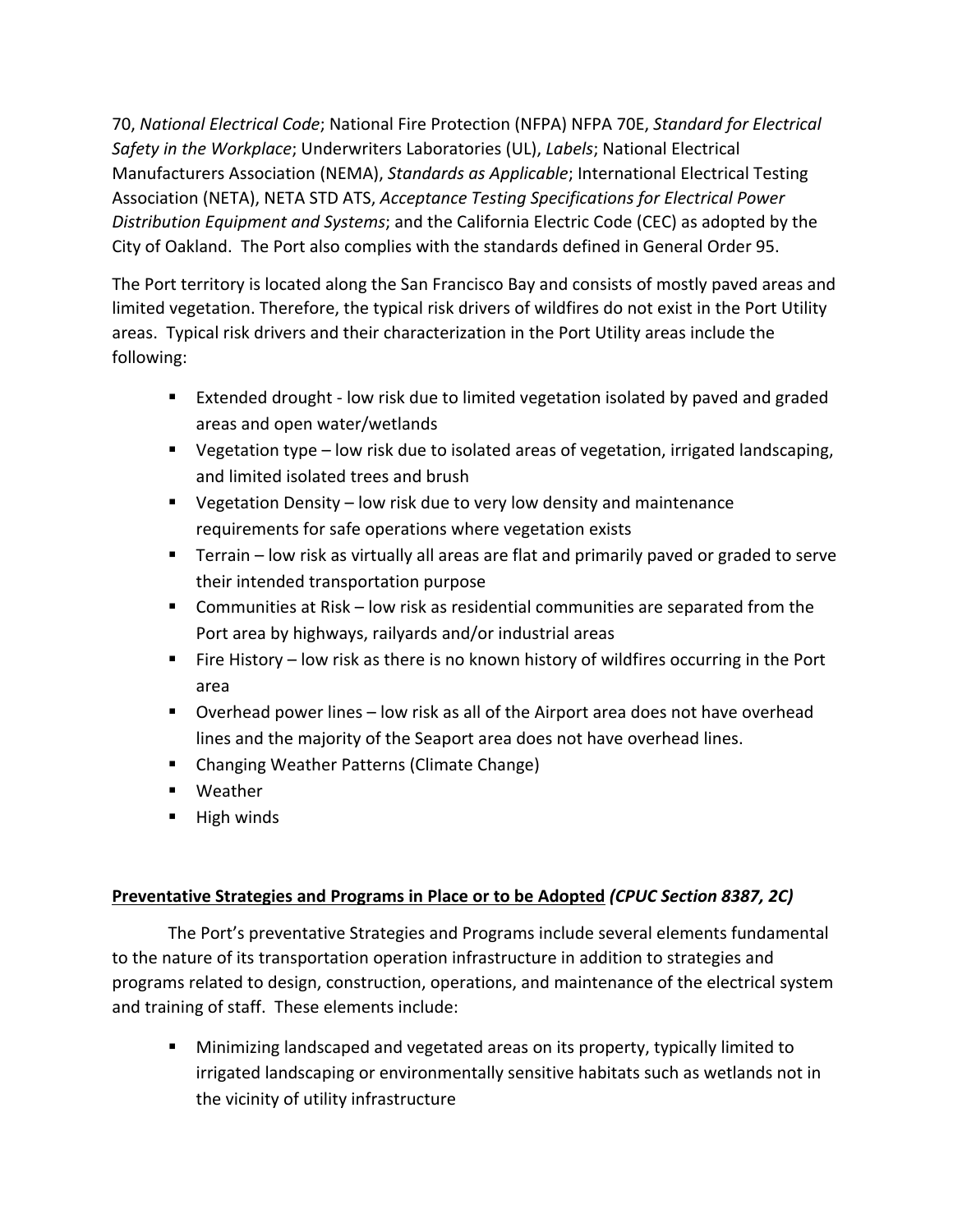- Being located outside of a High Fire Threat District designated by authorities
- Minimizing overhead power lines
- Maintenance protocols by dedicated Facilities staff to inspect and perform preventative and as needed maintenance on the electrical system
- Use of a computerized maintenance management system to track maintenance work and provide maintenance schedules
- Incorporate inspection and maintenance requirements provided in CPUC GO 165 and CPUC GO 95, Rule 18 into current inspection protocols and schedules
- Port staff inspects infrastructure on a weekly, monthly, and annual basis depending on the element of the system.
- **■** Institute preventative maintenance work orders for Vegetation Management in accordance with CPUC GO 95 (see "Vegetation Management" below)
- Port staff tracks weather related to potential fire risk and tracks specific environmental and geographical conditions and communicates relevant information and/or alerts to staff and tenants for vigilance of increased wildfire potential
- Port staff also monitors drought conditions and other relevant factors throughout the year to determine if more frequent inspections are required
- Port field staff receive extensive training in safety related to the electric utility environment and proper operating conditions and maintenance protocols to prevent fires
- Incorporate additional training programs for its workforce to educate staff in looking for factors that can contribute to any type of fire from electrical infrastructure

# **Metrics to Evaluate the Wildfire Mitigation Plan** *(CPUC 8387, b2D)*

The Port plans to evaluate the Wildfire Mitigation Plan's performance through the use of the following metrics:

## *Metric 1: Fire Ignitions*

For purposes of this metric, a fire ignition includes the following:

- A Port facility was associated with the fire
- The fire was self-propagating and of a material other than electrical and/or communication facilities
- The resulting fire traveled greater than one linear meter from the ignition point; and
- The Port has knowledge that the fire occurred

## *Metric 2: Wires Down*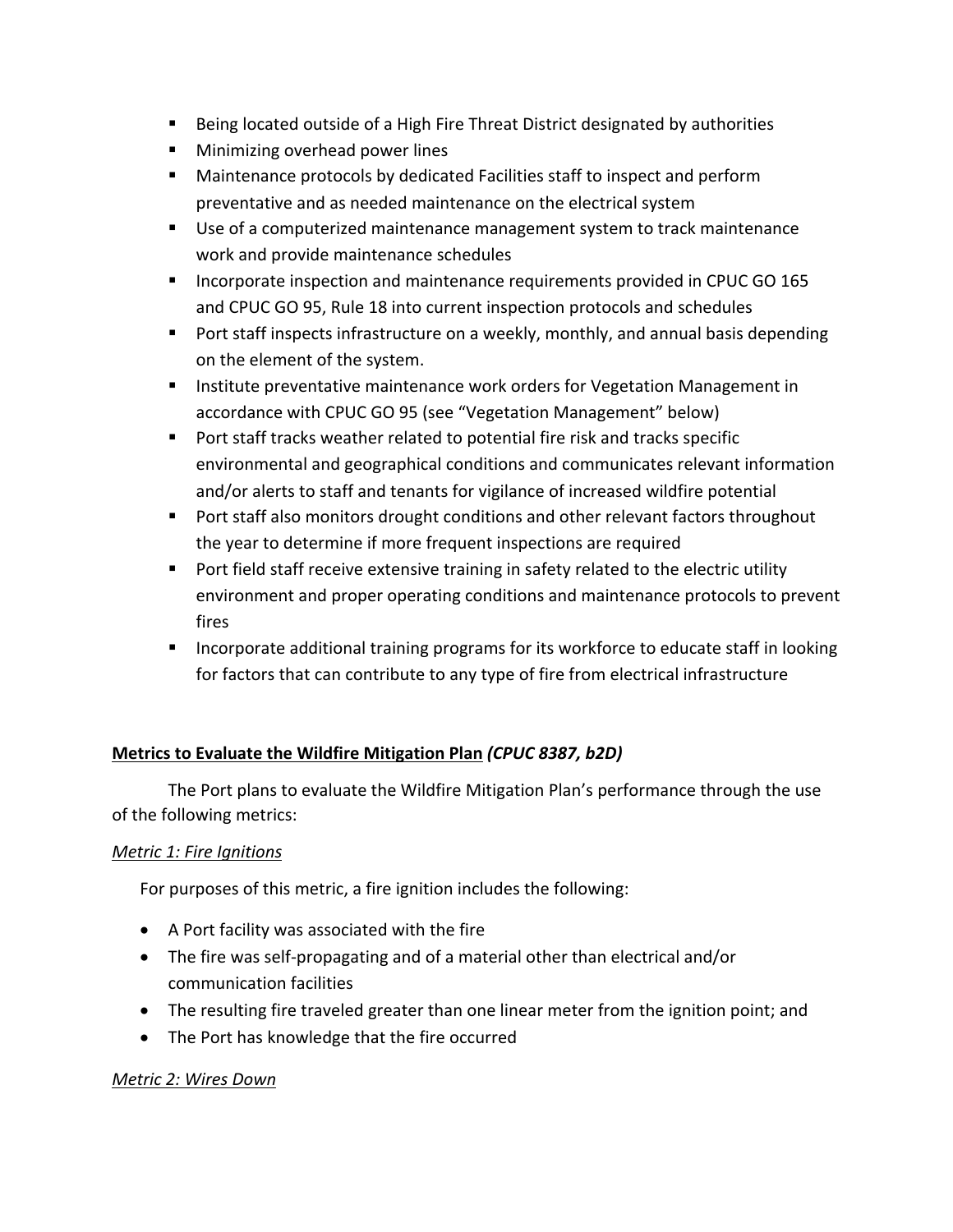The second metric is the number of distribution and transmission wires downed within the Port's service territory. For purposes of this metric, a "wires down event" includes any instance where an electric transmission or primary distribution conductor falls to the ground or on to a foreign object.

#### *Metric 3: Annual Inspection/Documentation of Plan Conformance*

An annual inspection will be conducted and documented reviewing the elements of the planned that all elements were followed. This will include visual inspections of compliance with maintenance and vegetation management, records inspection showing completed work orders for maintenance. This metric will evaluate the level of conformance with the plan.

## **Previous Metrics Used** *(CPUC 8387, b2E)*

This is the first year of a Port wildfire mitigation plan. Therefore, there are no previous metrics.

## **Protocols for Disabling Reclosers and Deenergizing** *(CPUC 8387, b2F)*

The Port does not have automatic reclosers. If a circuit opens, Port staff manually inspects, contacts the tenant if relevant, and, if safe, reenergizes the line. The Port does not have a SCADA system. In events where power needs to be shut off due to planned or unplanned maintenance, the Port follows procedures to ensure safety and the expedited restoration of service through its standard protocols and training of staff on those work safety protocols. All transmission lines to the Port distribution lines are owned by PG&E. If PG&E shuts off power to the Port service area due to a wildfire event, Port staff will work to protect the grid from the effects of a sudden power loss and restoration.

# **Procedures for Customer Notification** *(CPUC 8387, b2G)*

The Port has a two 24/7 operations centers, one for the Airport and one for the Seaport. The Port has a robust Emergency Notification System (ENS), and official public bulletins, which is utilized routinely to notify tenants and staff of operational incidences and impacts in the Airport area. The Port will also utilize this system to similarly notify tenants and staff in the Seaport area. Some Port customers will be contacted through the Port Utilities Department or its designees from each of the Port's business units as appropriate. The Port will continue to actively update its emergency contact list for all tenants.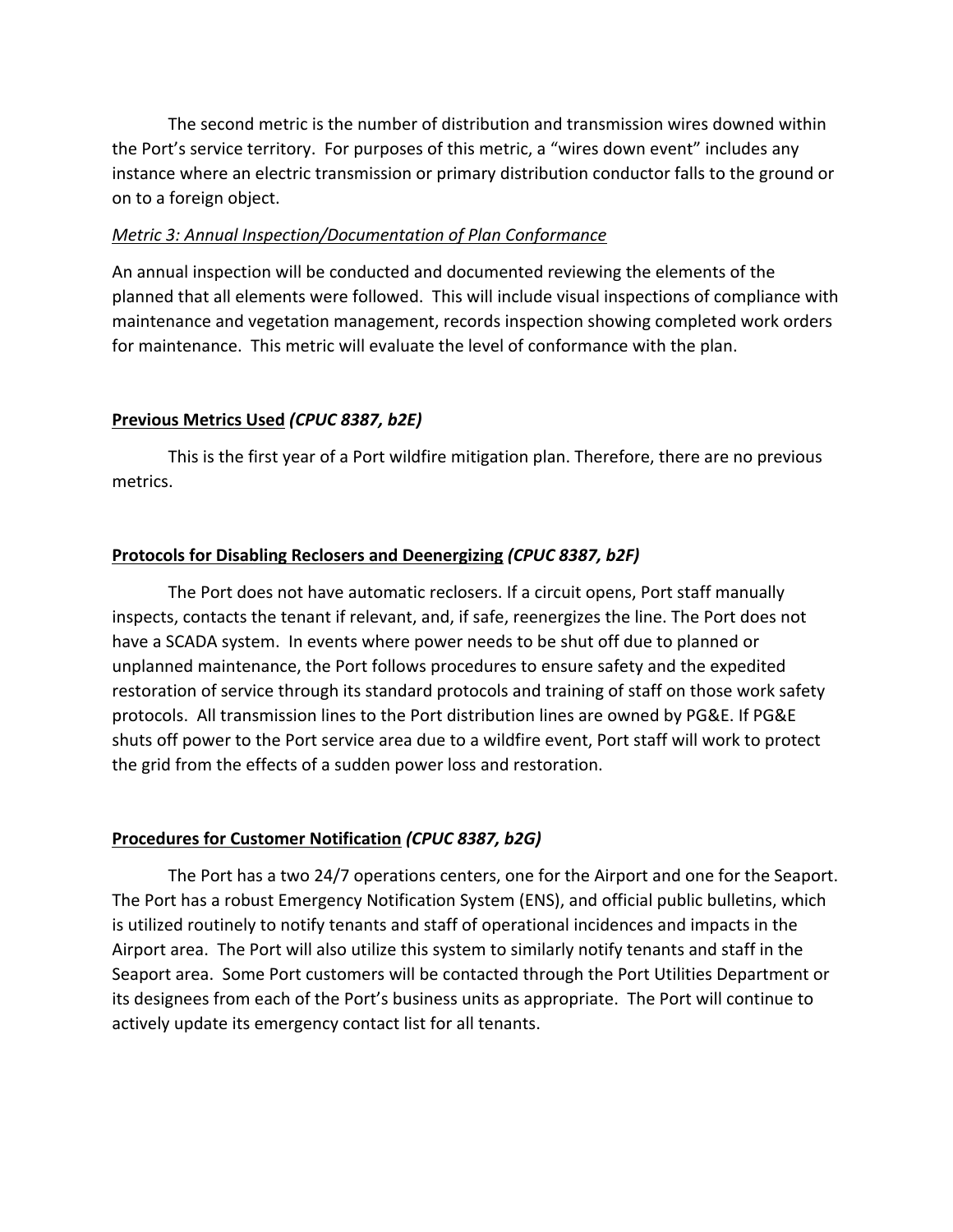#### **Vegetation Management** *(CPUC 8387, b2H)*

As previously described, there is very little vegetation in the Port area. Much of the existing vegetation is in wetland areas, graded or mowed areas, or irrigated landscaping. This alone is probably sufficient to ensure no vegetation will assist in fueling a wildfire if an electrical power line has a failure. However, the Port also meets or exceeds the minimum industry standard vegetation management practices related to electric utility infrastructure it owns and maintains. For transmission-level facilities, the Port complies with NERC FAC-003-4, where applicable. For both transmission and distribution level facilities, the Port meets: (1) Public Resources Code section 4292; (2) Public Resources Code section 4293; (3) GO 95 Rule 35; and (4) the GO 95 Appendix E Guidelines to Rule 35. These standards require significantly increased clearances in the High Fire Threat District, which the Port is not located in. The recommended time-of-trim guidelines do not establish a mandatory standard, but instead provide useful guidance to utilities. The Port will use specific knowledge of growing conditions and tree species to determine the appropriate time of trim clearance in each circumstance. The Port currently has an active landscape management plan across its territory and complies with the requirements of Rule 35 in the Port utility infrastructure area.

| GO 95, Rule 35, Table 1 |                                                                                                         |                                                                    |                                                                     |                                                                |                                                                           |  |  |
|-------------------------|---------------------------------------------------------------------------------------------------------|--------------------------------------------------------------------|---------------------------------------------------------------------|----------------------------------------------------------------|---------------------------------------------------------------------------|--|--|
| Case                    | Type of Clearance                                                                                       | <b>Trolley</b><br>Contact,<br>Feeder and<br>Span Wires,<br>$0-5kv$ | Supply<br>Conductors<br>and Supply<br>Cables, 750 -<br>22,500 Volts | Supply<br>Conductors<br>and Supply<br>Cables, 22.5 -<br>300 kV | Supply<br><b>Conductors</b><br>and Supply<br>Cables, 300 -<br>550 kV (mm) |  |  |
| 13                      | Radial clearance of<br>bare line conductors<br>from tree branches<br>or foliage                         | 18 inches                                                          | 18 inches                                                           | 1⁄4 Pin Spacing                                                | 1/ <sub>2</sub> Pin Spacing                                               |  |  |
| 14                      | Radial clearance of<br>bare line conductors<br>from vegetation in<br>the Fire-Threat<br><b>District</b> | 18 inches                                                          | 48 inches                                                           | 48 inches                                                      | 120 inches                                                                |  |  |

#### **Appendix E Guidelines to Rule 35**

The radial clearances shown below are recommended minimum clearancesthat should be established, at time of trimming, between the vegetation and the energized conductors and associated live parts where practicable. Reasonable vegetation management practices may make it advantageous for the purposes of public safety or service reliability to obtain greater clearances than those listed below to ensure compliance until the next scheduled maintenance. Each utility may determine and apply additional appropriate clearances beyond clearances listed below, which take into consideration various factors, including: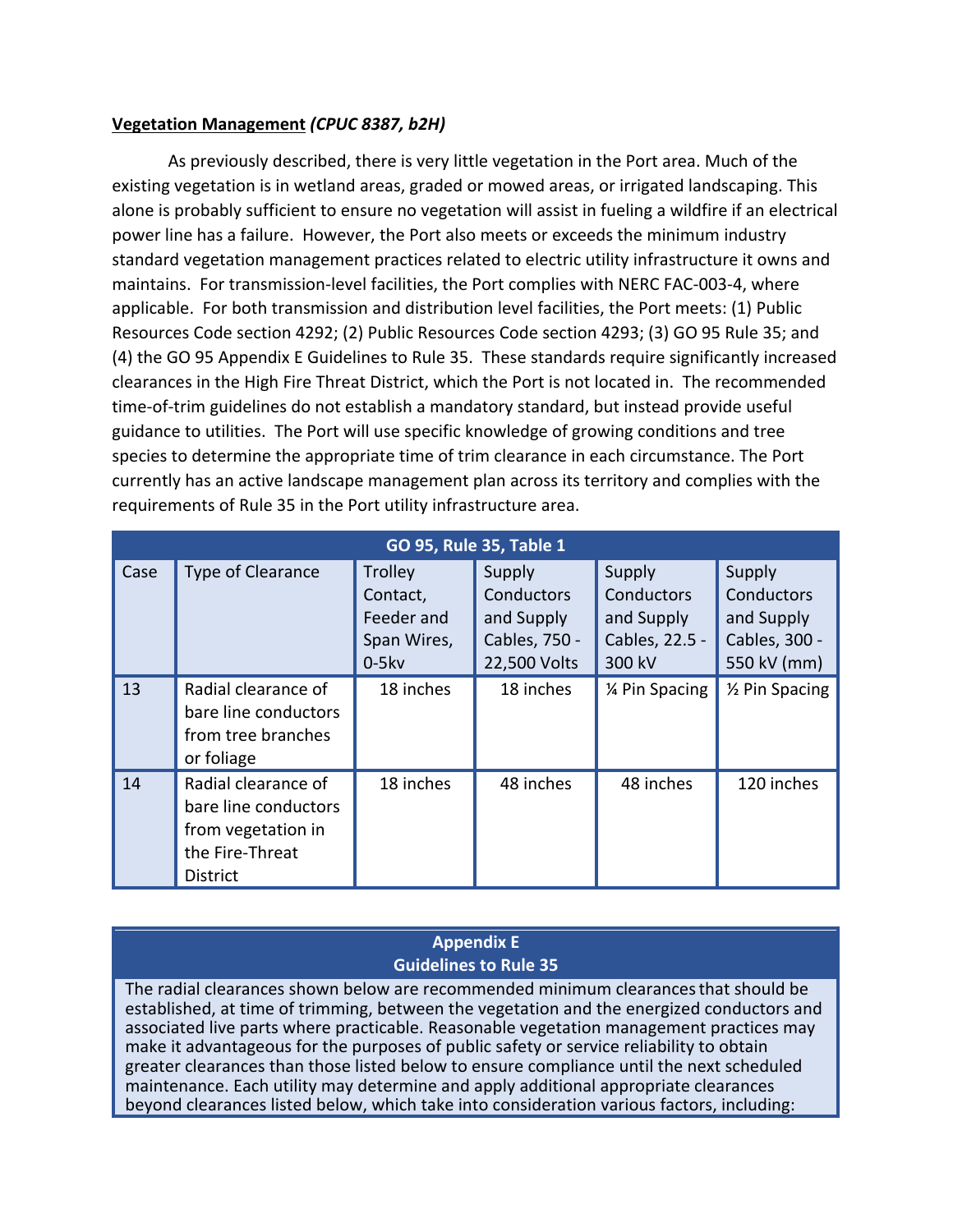line operating voltage, length of span, line sag, planned maintenance cycles, location of vegetation within the span, species type, experience with particular species, vegetation growth rate and characteristics, vegetation management standards and best practices, local climate, elevation, fire risk, and vegetation trimming requirements that are applicable to State Responsibility Area lands pursuant to Public Resource Code Sections 4102 and 4293.

| <b>Voltage of Lines</b>                                                                                             | Case 13 | Case 14 |
|---------------------------------------------------------------------------------------------------------------------|---------|---------|
| Radial clearances for any conductor of a line<br>operating at 2,400 or more volts, but less than<br>72,000 volts    | 4 feet  | 12 feet |
| Radial clearances for any conductor of a line<br>operating at 72,000 or more volts, but less<br>than 110,000 volts  | 6 feet  | 20 feet |
| Radial clearances for any conductor of a line<br>operating at 110,000 or more volts, but less<br>than 300,000 volts | 10 feet | 30 feet |
| Radial clearances for any conductor of a line<br>operating at 300,000 or more volts                                 | 15 feet | 30 feet |

The Port performs an evaluation of trees that have the potential to strike overhead facilities it they were to fall. The Port also performs more frequent and detailed inspections of any such trees. In cases where "hazard trees" (dead, dying, diseased or leaning) could strike the facilities, the Port will remove, or work with the landowner to remove, the tree or portion of the tree that poses a risk.

## **Inspection of Electrical Infrastructure** *(CPUC 8387, b2I)*

Annual inspections of the electrical infrastructure are currently performed by facilities staff.

#### **Methodology for Enterprise wide safety and wildfire risk** *(CPUC 8387, b2L)*

As a transportation facility, land owner, and a utility, safety is paramount to the Port. Enterprise risks associated with fire, including wildfire, are incorporated into the Port's design, construction, maintenance, and operations. Also, as part of ascertaining the level of enterprise risk of wildfire, the Port reviewed historic outages in the Port caused by animals, birds, vegetation, car-pole accidents, and overhead equipment failures. Generally, these are not viewed as having a meaningful risk of igniting wildfires due to lack of vegetation near the source of the risk. The potential risks and this mitigation plan are presented to the Board of Port Commissioners and the Port's senior staff as well all relevant staff who need to be trained in aspects of the Plan.